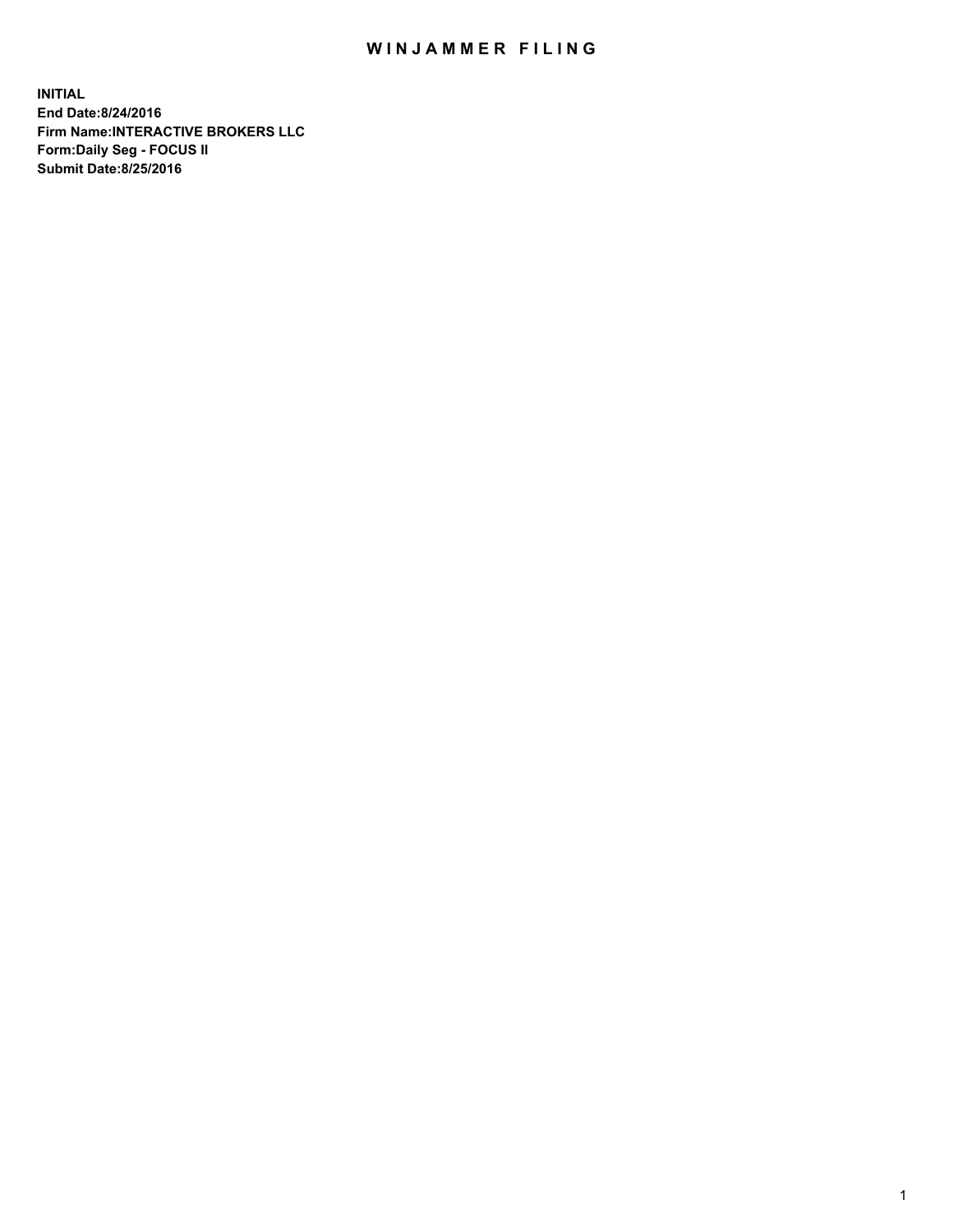## **INITIAL End Date:8/24/2016 Firm Name:INTERACTIVE BROKERS LLC Form:Daily Seg - FOCUS II Submit Date:8/25/2016 Daily Segregation - Cover Page**

| Name of Company<br><b>Contact Name</b><br><b>Contact Phone Number</b><br><b>Contact Email Address</b>                                                                                                                                                                                                                          | <b>INTERACTIVE BROKERS LLC</b><br>James Menicucci<br>203-618-8085<br>jmenicucci@interactivebrokers.c<br>om |
|--------------------------------------------------------------------------------------------------------------------------------------------------------------------------------------------------------------------------------------------------------------------------------------------------------------------------------|------------------------------------------------------------------------------------------------------------|
| FCM's Customer Segregated Funds Residual Interest Target (choose one):<br>a. Minimum dollar amount: ; or<br>b. Minimum percentage of customer segregated funds required:%; or<br>c. Dollar amount range between: and; or<br>d. Percentage range of customer segregated funds required between:% and%.                          | $\overline{\mathbf{0}}$<br>0<br>155,000,000 245,000,000<br>0 <sub>0</sub>                                  |
| FCM's Customer Secured Amount Funds Residual Interest Target (choose one):<br>a. Minimum dollar amount: ; or<br>b. Minimum percentage of customer secured funds required:%; or<br>c. Dollar amount range between: and; or<br>d. Percentage range of customer secured funds required between:% and%.                            | $\overline{\mathbf{0}}$<br>$\overline{\mathbf{0}}$<br>80,000,000 120,000,000<br>00                         |
| FCM's Cleared Swaps Customer Collateral Residual Interest Target (choose one):<br>a. Minimum dollar amount: ; or<br>b. Minimum percentage of cleared swaps customer collateral required:% ; or<br>c. Dollar amount range between: and; or<br>d. Percentage range of cleared swaps customer collateral required between:% and%. | $\overline{\mathbf{0}}$<br>$\overline{\mathbf{0}}$<br>0 <sub>0</sub><br><u>00</u>                          |

Attach supporting documents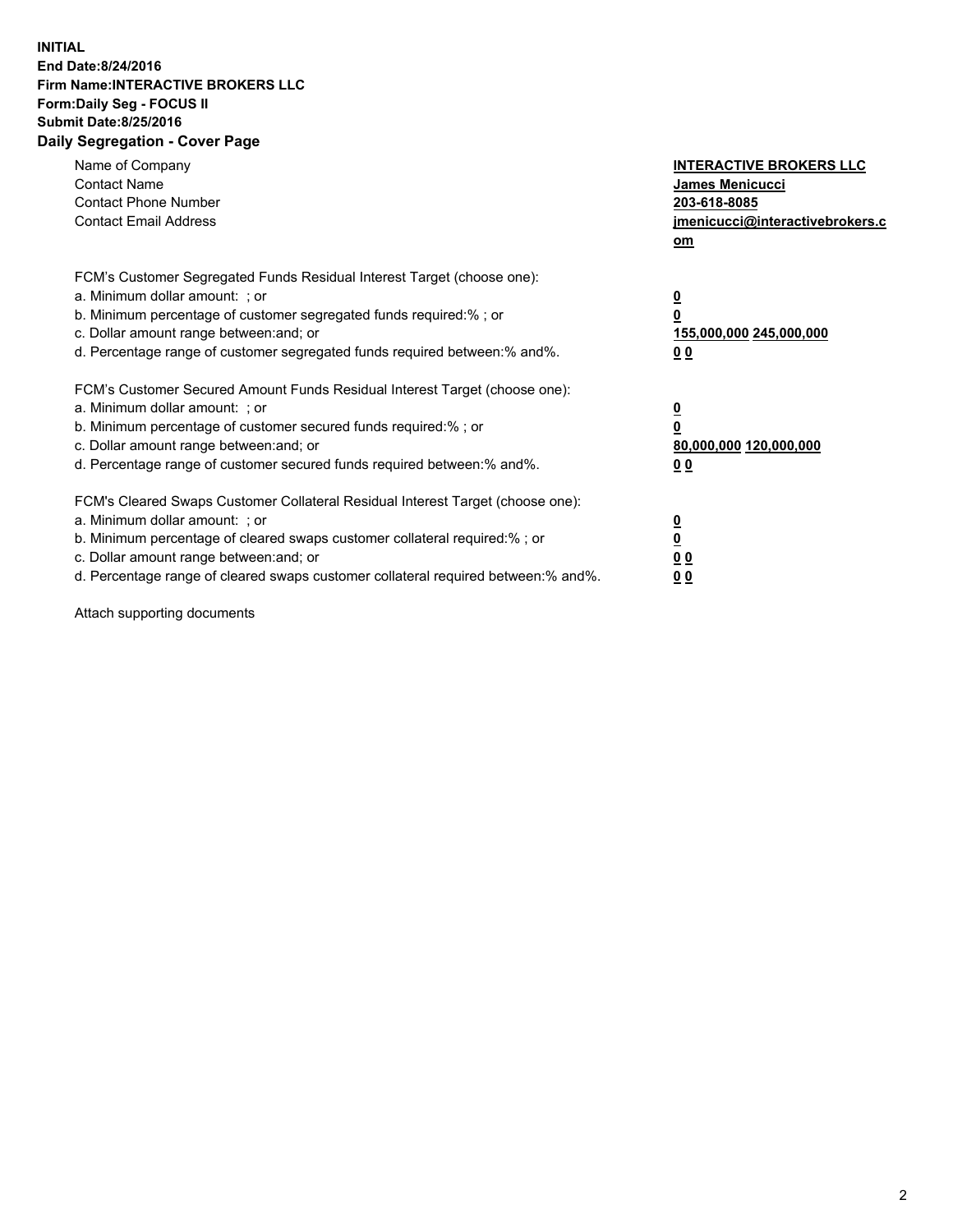## **INITIAL End Date:8/24/2016 Firm Name:INTERACTIVE BROKERS LLC Form:Daily Seg - FOCUS II Submit Date:8/25/2016 Daily Segregation - Secured Amounts**

|                | Daily Segregation - Secured Announts                                                        |                                  |
|----------------|---------------------------------------------------------------------------------------------|----------------------------------|
|                | Foreign Futures and Foreign Options Secured Amounts                                         |                                  |
|                | Amount required to be set aside pursuant to law, rule or regulation of a foreign            | $0$ [7305]                       |
|                | government or a rule of a self-regulatory organization authorized thereunder                |                                  |
| $\mathbf{1}$ . | Net ledger balance - Foreign Futures and Foreign Option Trading - All Customers             |                                  |
|                | A. Cash                                                                                     | 352,841,937 [7315]               |
|                | B. Securities (at market)                                                                   | $0$ [7317]                       |
| 2.             | Net unrealized profit (loss) in open futures contracts traded on a foreign board of trade   | 18,382,944 [7325]                |
| 3.             | Exchange traded options                                                                     |                                  |
|                | a. Market value of open option contracts purchased on a foreign board of trade              | 325,137 [7335]                   |
|                | b. Market value of open contracts granted (sold) on a foreign board of trade                | -57,065 [7337]                   |
| 4.             | Net equity (deficit) (add lines 1.2. and 3.)                                                | 371,492,953 [7345]               |
| 5.             | Account liquidating to a deficit and account with a debit balances - gross amount           | 58,572 [7351]                    |
|                | Less: amount offset by customer owned securities                                            | 0 [7352] 58,572 [7354]           |
| 6.             | Amount required to be set aside as the secured amount - Net Liquidating Equity              | 371,551,525 [7355]               |
|                | Method (add lines 4 and 5)                                                                  |                                  |
| 7.             | Greater of amount required to be set aside pursuant to foreign jurisdiction (above) or line | 371,551,525 [7360]               |
|                | 6.                                                                                          |                                  |
|                | FUNDS DEPOSITED IN SEPARATE REGULATION 30.7 ACCOUNTS                                        |                                  |
| 1.             | Cash in banks                                                                               |                                  |
|                | A. Banks located in the United States                                                       | 5,700,000 [7500]                 |
|                | B. Other banks qualified under Regulation 30.7                                              | 0 [7520] 5,700,000 [7530]        |
| 2.             | Securities                                                                                  |                                  |
|                | A. In safekeeping with banks located in the United States                                   | 417,921,255 [7540]               |
|                | B. In safekeeping with other banks qualified under Regulation 30.7                          | 0 [7560] 417,921,255 [7570]      |
| 3.             | Equities with registered futures commission merchants                                       |                                  |
|                | A. Cash                                                                                     | $0$ [7580]                       |
|                | <b>B.</b> Securities                                                                        | $0$ [7590]                       |
|                | C. Unrealized gain (loss) on open futures contracts                                         | $0$ [7600]                       |
|                | D. Value of long option contracts                                                           | $0$ [7610]                       |
|                | E. Value of short option contracts                                                          | 0 [7615] 0 [7620]                |
| 4.             | Amounts held by clearing organizations of foreign boards of trade                           |                                  |
|                | A. Cash                                                                                     | $0$ [7640]                       |
|                | <b>B.</b> Securities                                                                        | $0$ [7650]                       |
|                | C. Amount due to (from) clearing organization - daily variation                             | $0$ [7660]                       |
|                | D. Value of long option contracts                                                           | $0$ [7670]                       |
|                | E. Value of short option contracts                                                          | 0 [7675] 0 [7680]                |
| 5.             | Amounts held by members of foreign boards of trade                                          |                                  |
|                | A. Cash                                                                                     | 69,441,194 [7700]                |
|                | <b>B.</b> Securities                                                                        | $0$ [7710]                       |
|                | C. Unrealized gain (loss) on open futures contracts                                         | 3,003,213 [7720]                 |
|                | D. Value of long option contracts                                                           | 325,143 [7730]                   |
|                | E. Value of short option contracts                                                          | -57,066 [7735] 72,712,484 [7740] |
| 6.             | Amounts with other depositories designated by a foreign board of trade                      | 0 [7760]                         |
| 7.             | Segregated funds on hand                                                                    | $0$ [7765]                       |
| 8.             | Total funds in separate section 30.7 accounts                                               | 496,333,739 [7770]               |
| 9.             | Excess (deficiency) Set Aside for Secured Amount (subtract line 7 Secured Statement         | 124,782,214 [7380]               |
|                | Page 1 from Line 8)                                                                         |                                  |
| 10.            | Management Target Amount for Excess funds in separate section 30.7 accounts                 | 80,000,000 [7780]                |
| 11.            | Excess (deficiency) funds in separate 30.7 accounts over (under) Management Target          | 44,782,214 [7785]                |
|                |                                                                                             |                                  |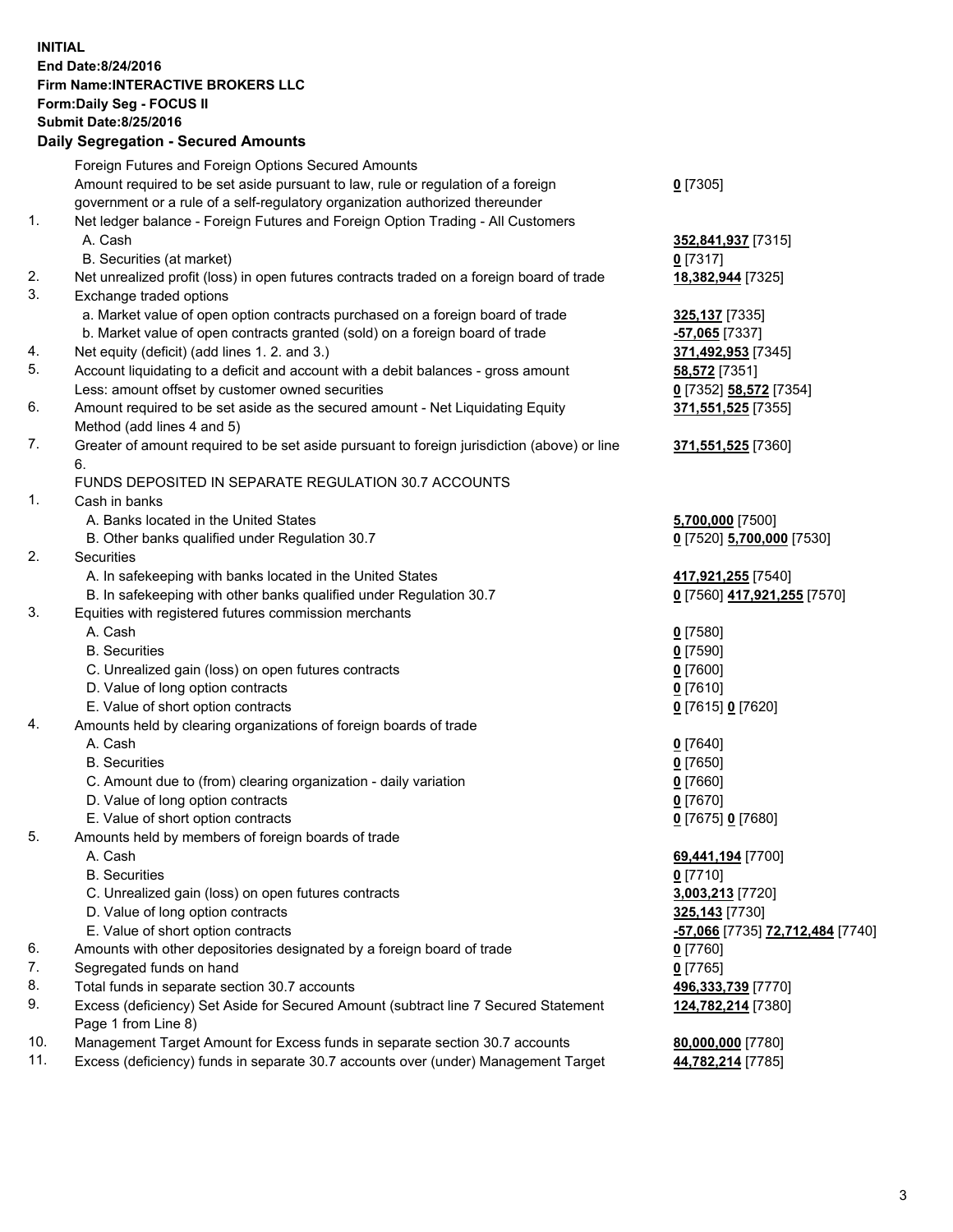**INITIAL End Date:8/24/2016 Firm Name:INTERACTIVE BROKERS LLC Form:Daily Seg - FOCUS II Submit Date:8/25/2016 Daily Segregation - Segregation Statement** SEGREGATION REQUIREMENTS(Section 4d(2) of the CEAct) 1. Net ledger balance A. Cash **3,055,774,542** [7010] B. Securities (at market) **0** [7020] 2. Net unrealized profit (loss) in open futures contracts traded on a contract market **-127,949,712** [7030] 3. Exchange traded options A. Add market value of open option contracts purchased on a contract market **135,258,144** [7032] B. Deduct market value of open option contracts granted (sold) on a contract market **-200,218,477** [7033] 4. Net equity (deficit) (add lines 1, 2 and 3) **2,862,864,497** [7040] 5. Accounts liquidating to a deficit and accounts with debit balances - gross amount **56,699** [7045] Less: amount offset by customer securities **0** [7047] **56,699** [7050] 6. Amount required to be segregated (add lines 4 and 5) **2,862,921,196** [7060] FUNDS IN SEGREGATED ACCOUNTS 7. Deposited in segregated funds bank accounts A. Cash **67,315,250** [7070] B. Securities representing investments of customers' funds (at market) **1,881,847,035** [7080] C. Securities held for particular customers or option customers in lieu of cash (at market) **0** [7090] 8. Margins on deposit with derivatives clearing organizations of contract markets A. Cash **32,487,118** [7100] B. Securities representing investments of customers' funds (at market) **1,175,470,749** [7110] C. Securities held for particular customers or option customers in lieu of cash (at market) **0** [7120] 9. Net settlement from (to) derivatives clearing organizations of contract markets **10,989,853** [7130] 10. Exchange traded options A. Value of open long option contracts **135,264,806** [7132] B. Value of open short option contracts **-200,224,959** [7133] 11. Net equities with other FCMs A. Net liquidating equity **0** [7140] B. Securities representing investments of customers' funds (at market) **0** [7160] C. Securities held for particular customers or option customers in lieu of cash (at market) **0** [7170] 12. Segregated funds on hand **0** [7150] 13. Total amount in segregation (add lines 7 through 12) **3,103,149,852** [7180] 14. Excess (deficiency) funds in segregation (subtract line 6 from line 13) **240,228,656** [7190] 15. Management Target Amount for Excess funds in segregation **155,000,000** [7194] **85,228,656** [7198]

16. Excess (deficiency) funds in segregation over (under) Management Target Amount Excess